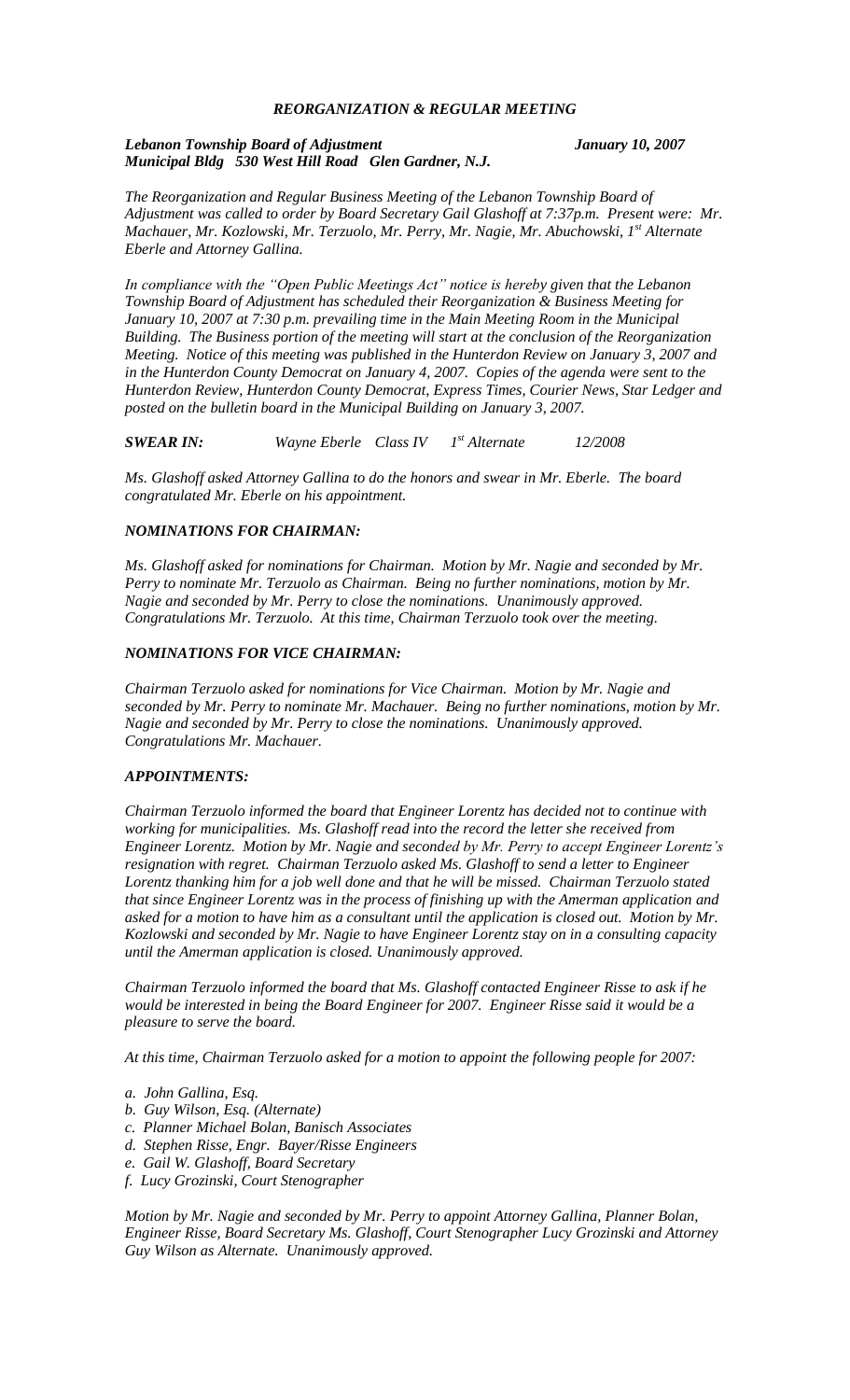#### *Lebanon Township Board of Adjustment January 10, 2007 Page 2*

## *ADOPT RESOLUTIONS:*

*a. Annual Notice Schedule*

*Ms. Glashoff reviewed for the board the Annual Notice Schedule. Motion by Mr. Abuchowski and seconded by Mr. Nagie to adopt the Annual Notice Schedule as presented. Unanimously approved.*

*b. Authorizing Agreement for Professional Services*

*Ms. Glashoff reviewed for the board the Authorizing Agreement for Professional Services. Mr. Kozlowski asked why Ms. Grozinski was not included in the resolution. Ms. Glashoff stated Ms. Grozinski is not a licensed professional. Chairman Terzuolo concurred. Motion by Mr. Nagie and seconded by Mr. Abuchowski to approved the Agreement for professional Services. Unanimously approved.*

#### *ADOPT RESOLUTIONS FOR PROFESSIONALS ON PAY TO PLAY:*

*a. John Gallina, Esq.* 

- *b. Michael Bolan, PP Banisch Associates*
- *c. Stephen Risse, Engr. Bayer/Risse Engineers*
- *d. Guy Wilson, Esq. (Alternate)*

*Motion by Mr. Nagie and seconded by Mr. Perry to adopt the resolutions for Professionals on Pay to Play. Unanimously approved.*

### *ADOPT PROFESSIONAL CONTRACTS:*

- *a. John Gallina, Esq.*
- *b. Banisch Associates*
- *c. Bayer/Risse Engineers*
- *d. Authorizing Award of Non-Fair & Open Contracts for Professionals*

*Ms. Glashoff reviewed each contract for the board informing them that each contract has increased slightly. Motion by Mr. Nagie and seconded by Mr. Abuchowski to approve the Professional contracts as presented. Unanimously approved.*

# *APPOINT APPLICATION REVIEW COMMITTEE:*

*After a brief discussion, the following people will serve on the committee: Mr. Terzuolo, Mr. MacQueen, Mr. Perry and Ms. Glashoff. Motion by Mr. Eberle and seconded by Mr. Nagie to appoint Mr. Terzuolo, Mr. MacQueen, Mr. Perry and Ms. Glashoff to the Application Review Committee. Unanimously approved.*

*PRESENTATION OF MINUTES: November 8, 2006 Regular Meeting*

*Motion by Mr. Kozlowski and seconded by Mr. Abuchowski to approve the minutes as presented. Unanimously approved.*

#### *RESOLUTIONS:*

*a. Susan Schapira- McGreevy Block #61 Lot #35 Conditional Use/Site Plan/Variance Mt. Airy Road RC 7½ with conditions*

*After a brief discussion, motion by Mr. Kozlowski and seconded by Mr. Nagie to approve the resolution for Conditional Use/Site Plan/Variance with conditions as amended. Approved by those eligible to vote.*

| b. Scott Smith                 | $Block #6$ Lot#1        |  |
|--------------------------------|-------------------------|--|
| Variance application withdrawn | Route 31 B <sub>2</sub> |  |

*Motion by Mr. Kozlowski and seconded by Mr. Nagie to approve the resolution for withdrawal of a variance application. Approved by those eligible to vote.*